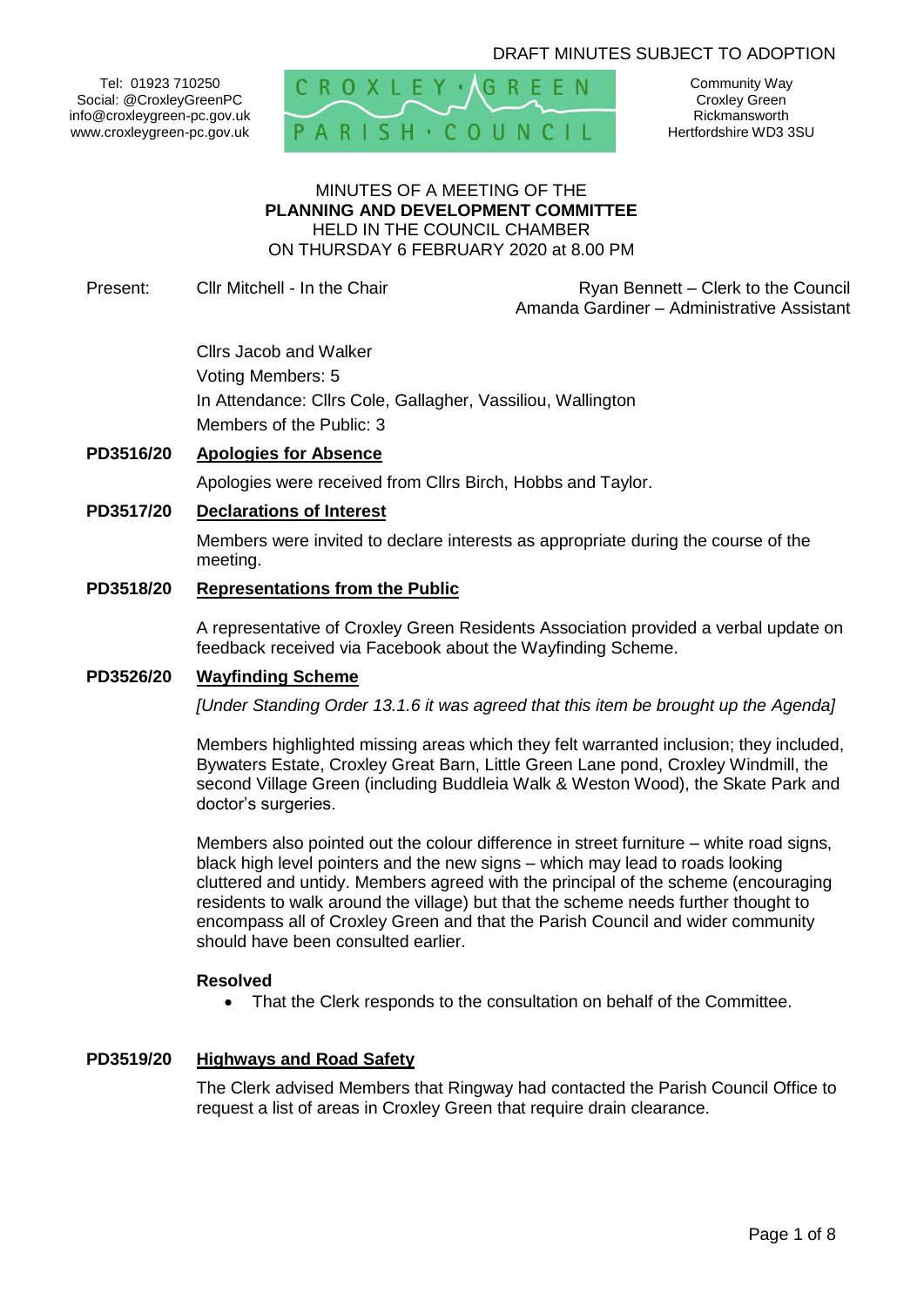### **PD3520/20 Minutes**

The Minutes to be considered were those of the 14 January 2020.

## **Resolved:**

• That the Minutes of the meetings held on Tuesday 14 January 2020 be approved and signed by the Chairman**.**

## **PD3521/20 Matters Arising**

No matters arising.

## **PD3522/20 Planning Applications**

In the following applications "NGFO" means No Grounds For Objection:

## **[Rendering of front elevation](https://www3.threerivers.gov.uk/online-applications/applicationDetails.do?activeTab=summary&keyVal=Q3BQPYQFHO700&prevPage=inTray)**

Planning Application 41 Hastings Way Croxley Green WD3 3SQ Ref. No: 19/2505/FUL | Received: Mon 30 Dec 2019 | Validated: Mon 13 Jan 2020 | Status: Pending Consideration

**Croxley Green Parish Council Decision: CGPC objects to the proposal for the following reason: The render is out of keeping with the street scene and would result in a complete unbalance in comparison to the neighbouring properties.** 

#### **[Single storey rear extension](https://www3.threerivers.gov.uk/online-applications/applicationDetails.do?activeTab=summary&keyVal=Q437MTQFHS400&prevPage=inTray)**

Planning Application 5 Gonville Avenue Croxley Green WD3 3BY Ref. No: 20/0068/FUL | Received: Tue 14 Jan 2020 | Validated: Thu 16 Jan 2020 | Status: Pending Consideration **Croxley Green Parish Council Decision: NGFO**

#### **[Single storey rear extension](https://www3.threerivers.gov.uk/online-applications/applicationDetails.do?activeTab=summary&keyVal=Q48RNTQFHTO00&prevPage=inTray)**

Planning Application 36 Norwich Way Croxley Green WD3 3SP Ref. No: 20/0091/FUL | Received: Fri 17 Jan 2020 | Validated: Fri 17 Jan 2020 | Status: Pending Consideration **Croxley Green Parish Council Decision: NGFO but the Committee noted the concerns from St Ives.**

# **[Demolish existing side extension and construct new single storey side](https://www3.threerivers.gov.uk/online-applications/applicationDetails.do?activeTab=summary&keyVal=Q2YR78QF0DC00&prevPage=inTray)  [extention](https://www3.threerivers.gov.uk/online-applications/applicationDetails.do?activeTab=summary&keyVal=Q2YR78QF0DC00&prevPage=inTray)**

Planning Application 14 Manor Way Croxley Green Rickmansworth Hertfordshire WD3 3LY Ref. No: 19/2491/FUL | Received: Mon 23 Dec 2019 | Validated: Thu 16 Jan 2020 | Status: Pending Consideration **Croxley Green Parish Council Decision: NGFO**

**[Conversion of existing garage to habitable accommodation, erection of single](https://www3.threerivers.gov.uk/online-applications/applicationDetails.do?activeTab=summary&keyVal=Q4IC3IQFHV900&prevPage=inTray)  [storey front porch, alteration to fenestration detail to include replacement rear](https://www3.threerivers.gov.uk/online-applications/applicationDetails.do?activeTab=summary&keyVal=Q4IC3IQFHV900&prevPage=inTray)  [patio doors, alterations to external materials, including alteration to the colour](https://www3.threerivers.gov.uk/online-applications/applicationDetails.do?activeTab=summary&keyVal=Q4IC3IQFHV900&prevPage=inTray)  [of the external wall tiles, and internal alterations.](https://www3.threerivers.gov.uk/online-applications/applicationDetails.do?activeTab=summary&keyVal=Q4IC3IQFHV900&prevPage=inTray)**

Planning Application

39 Sycamore Road Croxley Green WD3 3TE

Ref. No: 20/0125/FUL | Received: Wed 22 Jan 2020 | Validated: Wed 22 Jan 2020 | Status: Pending Consideration

**Croxley Green Parish Council Decision: CGPC objects to the Porch and Awning. We have no objections to the remainder of the application.**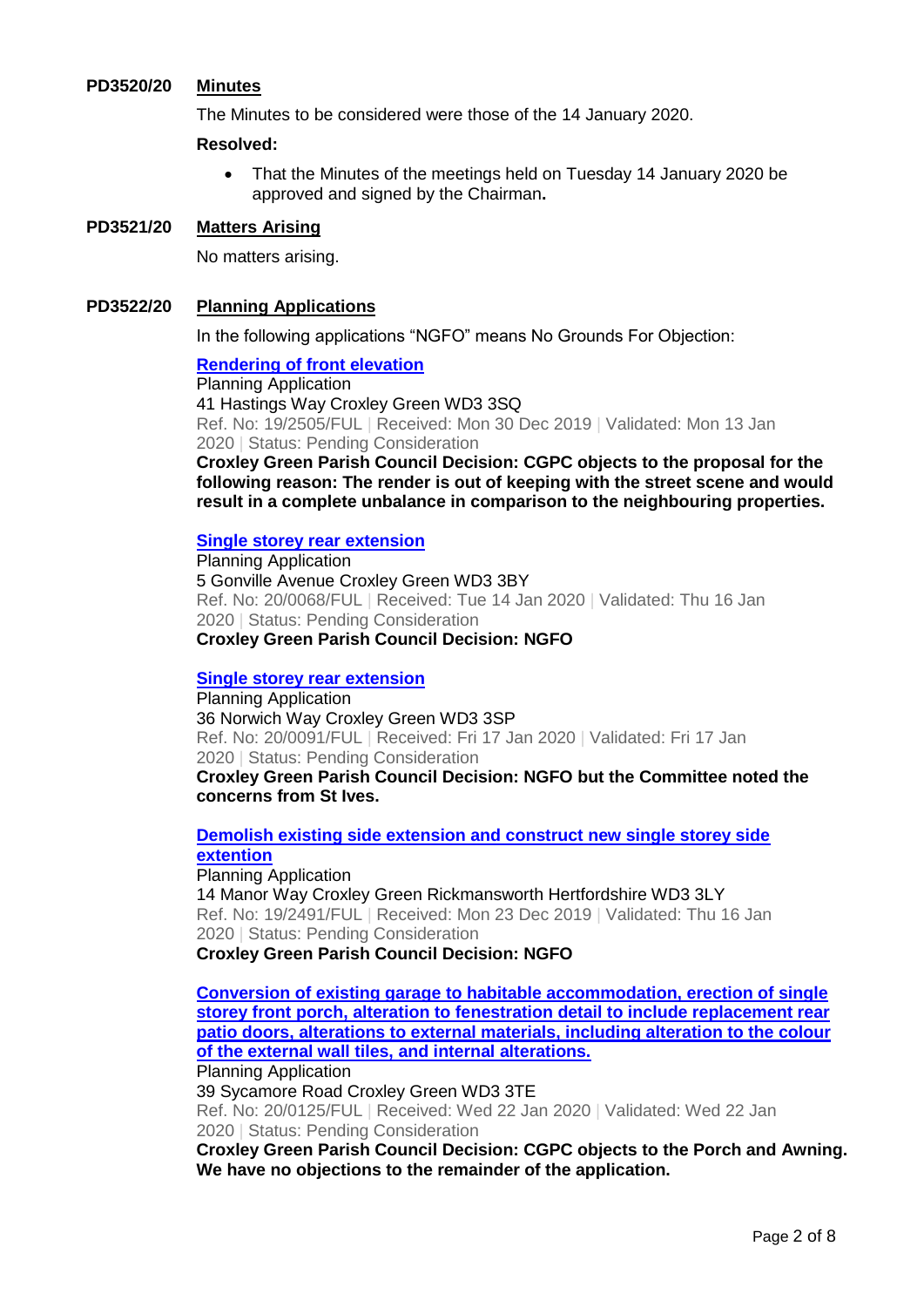#### **[Removal of existing conservatory and erection of single storey rear extension](https://www3.threerivers.gov.uk/online-applications/applicationDetails.do?activeTab=summary&keyVal=Q4782AQFHTI00&prevPage=inTray)** Planning Application

6 Whitegates Close Croxley Green WD3 3JY Ref. No: 20/0089/FUL | Received: Thu 16 Jan 2020 | Validated: Fri 24 Jan 2020 | Status: Pending Consideration

**Croxley Green Parish Council Decision: NGFO**

**[Certificate of Lawfulness of Existing Use: Use of outbuilding as an independent](https://www3.threerivers.gov.uk/online-applications/applicationDetails.do?activeTab=summary&keyVal=Q4T4XRQFHX800&prevPage=inTray)  [dwelling for a period of greater than four years](https://www3.threerivers.gov.uk/online-applications/applicationDetails.do?activeTab=summary&keyVal=Q4T4XRQFHX800&prevPage=inTray)**

### Planning Application

The Stables 97A New Road Croxley Green Rickmansworth Hertfordshire WD3 3EN Ref. No: 20/0165/CLED | Received: Tue 28 Jan 2020 | Validated: Tue 28 Jan 2020 | Status: Pending Consideration

**Croxley Green Parish Council Decision: CGPC objects to the application due to the decision in 2006 which states it must only be used for ancillary purposes and we believe that this should not be changed. If the planning officer is minded to approve the application then CGPC would like it to be called into committee.**

# **[Erection of single storey side and rear extension](https://www3.threerivers.gov.uk/online-applications/applicationDetails.do?activeTab=summary&keyVal=Q4AMBCQFHU300&prevPage=inTray)**

Planning Application 46 Links Way Croxley Green Rickmansworth Hertfordshire WD3 3RJ Ref. No: 20/0097/FUL | Received: Mon 20 Jan 2020 | Validated: Mon 27 Jan 2020 | Status: Pending Consideration

**Croxley Green Parish Council Decision: NGFO, subject to no neighbour objections.**

#### **[Loft conversion including the installaion of velux roof windows and alterations](https://www3.threerivers.gov.uk/online-applications/applicationDetails.do?activeTab=summary&keyVal=Q4TMHGQF0D100&prevPage=inTray)** Planning Application

Orchard View The Green Croxley Green Rickmansworth Hertfordshire WD3 3HX Ref. No: 20/0176/FUL | Received: Tue 28 Jan 2020 | Validated: Wed 29 Jan 2020 | Status: Pending Consideration

**Croxley Green Parish Council Decision: CGPC note the comments from the Conservation Officers and wish to make no further comments.**

# **[Enlargement of existing rear dormer window](https://www3.threerivers.gov.uk/online-applications/applicationDetails.do?activeTab=summary&keyVal=Q4NKYFQFHWH00&prevPage=inTray)**

Planning Application 140 Baldwins Lane Croxley Green WD3 3LJ Ref. No: 20/0150/FUL | Received: Mon 27 Jan 2020 | Validated: Tue 28 Jan 2020 | Status: Pending Consideration **Croxley Green Parish Council Decision: NGFO**

**[Proposed part single, part two storey rear extension including insertion of a](https://www3.threerivers.gov.uk/online-applications/applicationDetails.do?activeTab=summary&keyVal=Q4NKY1QFHWE00&prevPage=inTray)** 

**[window on the south side elevation](https://www3.threerivers.gov.uk/online-applications/applicationDetails.do?activeTab=summary&keyVal=Q4NKY1QFHWE00&prevPage=inTray)**

Planning Application

20 Appleby Drive Croxley Green WD3 3FP Ref. No: 20/0149/FUL | Received: Mon 27 Jan 2020 | Validated: Thu 30 Jan 2020 | Status: Pending Consideration

**Croxley Green Parish Council Decision: CGPC has concerns with the window on the south side elevation and the impact on the neighbour's privacy.**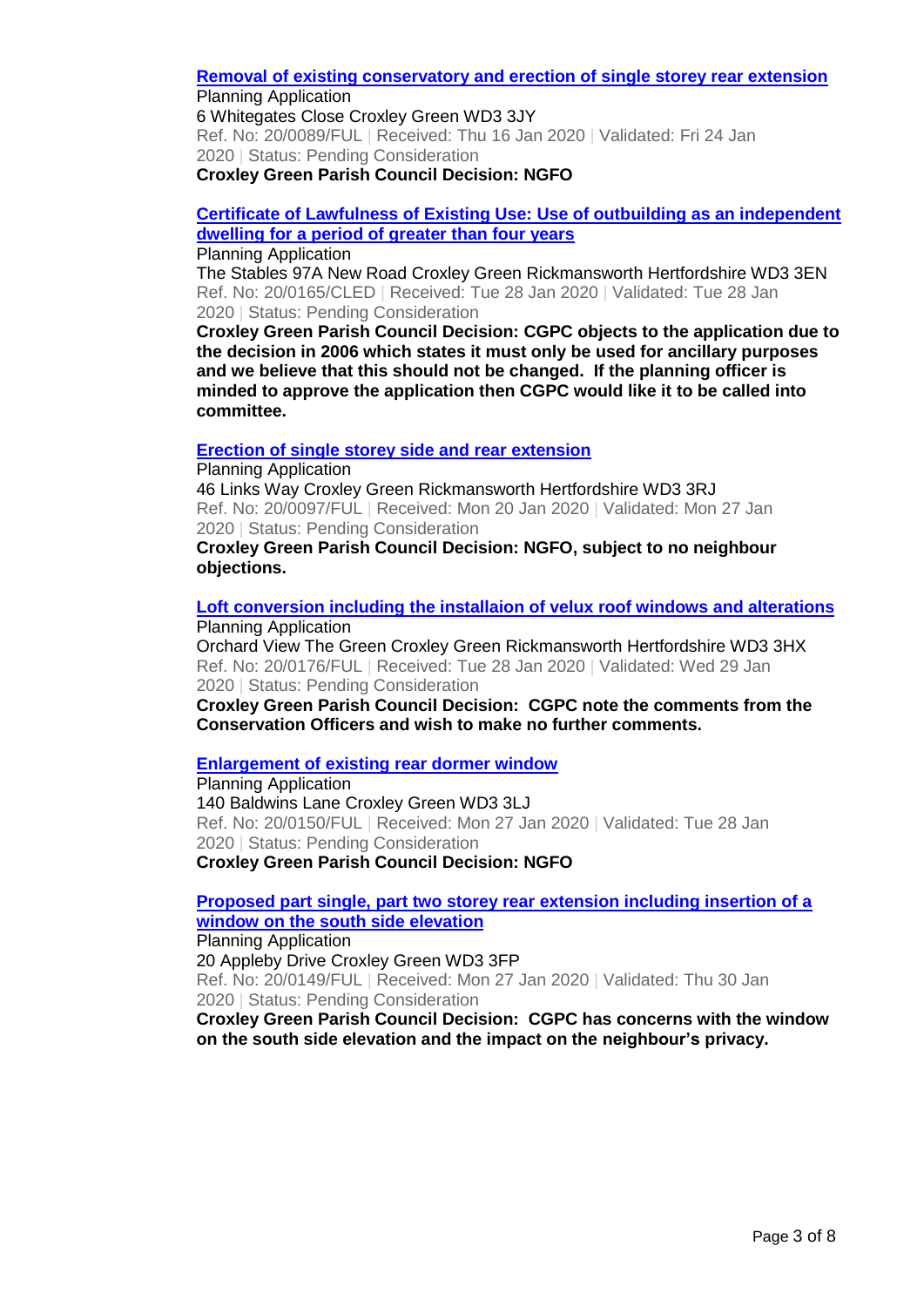**PD3523/20** Recent Decisions by Thee Rivers District Council

**Approved**

| <b>Application:</b>    | <b>Part Retrospective: Ground floor rear extension</b>                                                                                                                                                                                                   |
|------------------------|----------------------------------------------------------------------------------------------------------------------------------------------------------------------------------------------------------------------------------------------------------|
| <b>Address:</b>        | 22 Pevensey Way Croxley Green WD3 3FX                                                                                                                                                                                                                    |
| <b>Application No:</b> | 19/2151/RSP                                                                                                                                                                                                                                              |
| <b>CGPC Decision</b>   | Croxley Green Parish Council supports the concerns of No<br>30 Scarborough Drive re loss of privacy. If the officer is<br>minded to approve the application then CGPC wish for it to<br>be discussed by the TRDC planning committee.                     |
| <b>TRDC Decision</b>   | Approved                                                                                                                                                                                                                                                 |
| <b>Application:</b>    | Part two storey, part single storey side and rear extension,<br>alterations to roof of existing ground floor and alterations to<br>fenestration details including installation of a first floor flank<br>wall window and associated internal alterations |
| <b>Address:</b>        | 209 New Road Croxley Green WD3 3HE                                                                                                                                                                                                                       |
| <b>Application No:</b> | 19/2109/FUL                                                                                                                                                                                                                                              |
| <b>CGPC Decision</b>   | <b>NGFO</b>                                                                                                                                                                                                                                              |
| <b>TRDC Decision</b>   | Approved                                                                                                                                                                                                                                                 |
| <b>Application:</b>    | <b>Two-storey infill front extension and single storey rear</b><br>extension                                                                                                                                                                             |
| <b>Address:</b>        | 58 Winton Drive Croxley Green WD3 3RA                                                                                                                                                                                                                    |
| <b>Application No:</b> | 19/2167/FUL                                                                                                                                                                                                                                              |
| <b>CGPC Decision</b>   | <b>NGFO</b>                                                                                                                                                                                                                                              |
| <b>TRDC Decision</b>   | Approved                                                                                                                                                                                                                                                 |
| <b>Application:</b>    | Conversion of garage into habitable space with front<br>extension and replacement roof of existing side extension                                                                                                                                        |
| <b>Address:</b>        | 11 Lewes Way Croxley Green WD3 3SN                                                                                                                                                                                                                       |
| <b>Application No:</b> | 19/2198/FUL                                                                                                                                                                                                                                              |
| <b>CGPC Decision</b>   | <b>NGFO</b>                                                                                                                                                                                                                                              |
| <b>TRDC Decision</b>   | Approved                                                                                                                                                                                                                                                 |
| <b>Application:</b>    | Single storey extension to rear of property with flat roof                                                                                                                                                                                               |
| <b>Address:</b>        | 99 New Road Croxley Green WD3 3EN                                                                                                                                                                                                                        |
| <b>Application No:</b> | 19/2192/FUL                                                                                                                                                                                                                                              |
| <b>CGPC Decision</b>   | If there are any comments from the neighbours, can the                                                                                                                                                                                                   |
|                        | case officer please take note.                                                                                                                                                                                                                           |
| <b>TRDC Decision</b>   | Approved                                                                                                                                                                                                                                                 |
| <b>Application:</b>    | Front extension and increase in height of existing garage                                                                                                                                                                                                |
| <b>Address:</b>        | 177 New Road Croxley Green WD3 3HB                                                                                                                                                                                                                       |
| <b>Application No:</b> | 19/2070/FUL                                                                                                                                                                                                                                              |
| <b>CGPC Decision</b>   | <b>NGFO</b>                                                                                                                                                                                                                                              |
| <b>TRDC Decision</b>   | Approved                                                                                                                                                                                                                                                 |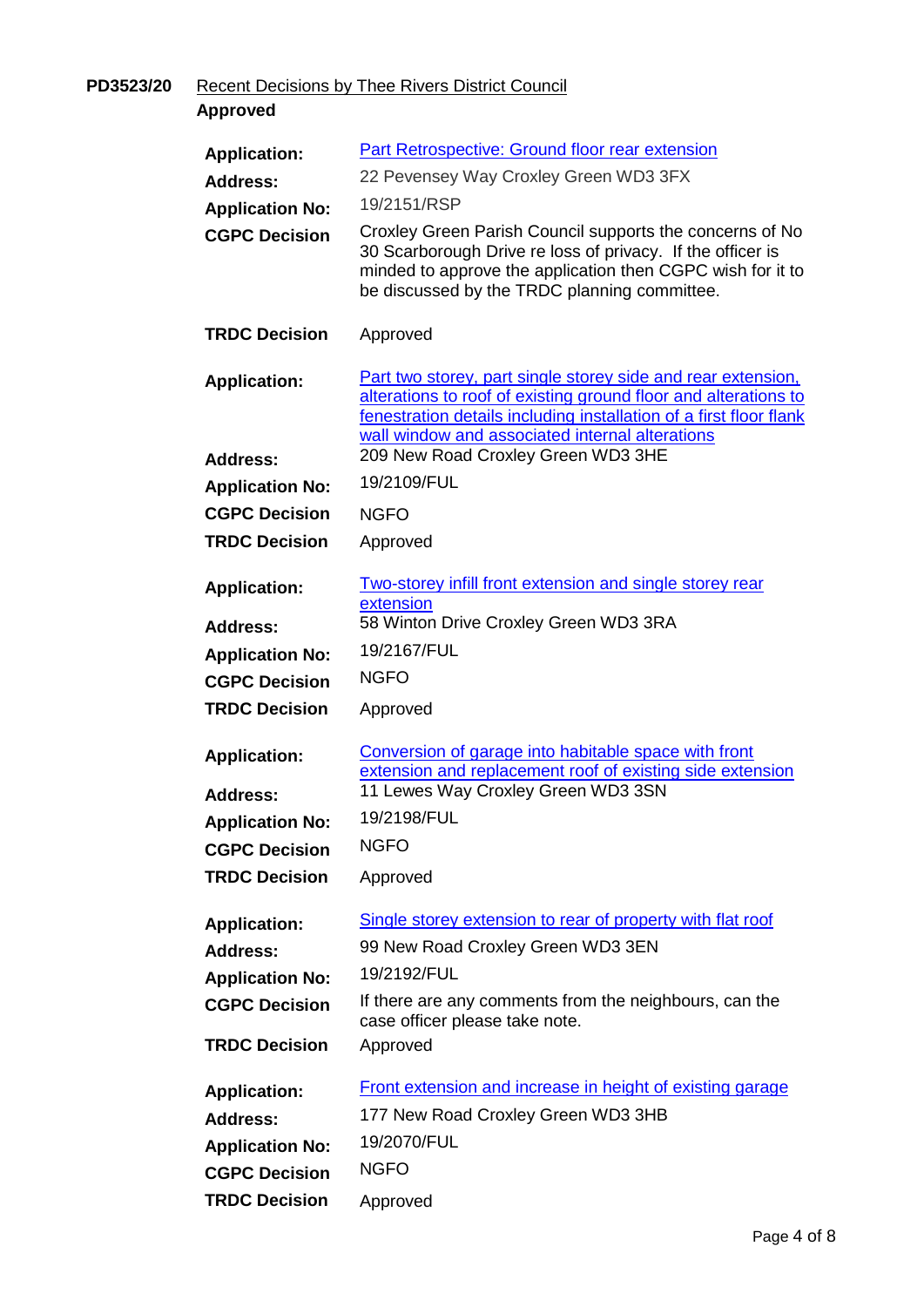| <b>Application:</b>    | Single storey front extension and alterations to part front<br>elevation wall including new render                                                                                                                                 |
|------------------------|------------------------------------------------------------------------------------------------------------------------------------------------------------------------------------------------------------------------------------|
| <b>Address:</b>        | Durrants Drive Croxley Green<br>93<br>Rickmansworth<br>Hertfordshire WD3 3NY                                                                                                                                                       |
| <b>Application No:</b> | 19/2212/FUL                                                                                                                                                                                                                        |
| <b>CGPC Decision</b>   | <b>NGFO</b>                                                                                                                                                                                                                        |
| <b>TRDC Decision</b>   | Approved                                                                                                                                                                                                                           |
| <b>Application:</b>    | Ground and first floor rear extensions                                                                                                                                                                                             |
| <b>Address:</b>        | 235 New Road Croxley Green WD3 3HE                                                                                                                                                                                                 |
| <b>Application No:</b> | 19/2282/FUL                                                                                                                                                                                                                        |
| <b>CGPC Decision</b>   | <b>NGFO</b>                                                                                                                                                                                                                        |
| <b>TRDC Decision</b>   | Approved                                                                                                                                                                                                                           |
| <b>Application:</b>    | Demolition of existing conservatory and construction of a<br>single storey rear extension and associated internal<br>alterations and front porch                                                                                   |
| <b>Address:</b>        | 37 Valley Walk Croxley Green WD3 3TQ                                                                                                                                                                                               |
| <b>Application No:</b> | 19/2259/FUL                                                                                                                                                                                                                        |
| <b>CGPC Decision</b>   | Croxley Green Parish Council recommends the porch<br>roofline should match the adjoining property to harmonise<br>the street scene.                                                                                                |
| <b>TRDC Decision</b>   | Approved                                                                                                                                                                                                                           |
| <b>Application:</b>    | Demolition of existing conservatory and erection of single-<br>storey side extension with rooflights                                                                                                                               |
| <b>Address:</b>        | 113 Frankland Road Croxley Green WD3 3AS                                                                                                                                                                                           |
| <b>Application No:</b> | 19/2311/FUL                                                                                                                                                                                                                        |
| <b>CGPC Decision</b>   | <b>NGFO</b>                                                                                                                                                                                                                        |
| <b>TRDC Decision</b>   | Approved                                                                                                                                                                                                                           |
| <b>Application:</b>    | Two-storey front infill extension including extension to roof<br>and loft conversion including hip to gable extension, rear<br>dormer and front rooflights                                                                         |
| <b>Address:</b>        | 6 Oakleigh Drive Croxley Green WD3 3EF                                                                                                                                                                                             |
| <b>Application No:</b> | 19/2345/FUL                                                                                                                                                                                                                        |
| <b>CGPC Decision</b>   | <b>NGFO</b>                                                                                                                                                                                                                        |
| <b>TRDC Decision</b>   | Approved                                                                                                                                                                                                                           |
| <b>Application:</b>    | Demolition of existing outbuilding and erection of single<br>storey rear extension with first floor terrace, loft conversion<br>including rear dormer and conversion of building to three<br>flats and construction of outbuilding |
| <b>Address:</b>        | 197 Watford Road Croxley Green WD3 3EH                                                                                                                                                                                             |
| <b>Application No:</b> | 19/2134/FUL                                                                                                                                                                                                                        |
| <b>CGPC Decision</b>   | Members welcome the changes made to the original<br>application. Committee recommends that the glass used<br>on the first floor terrace should be opaque to maintain                                                               |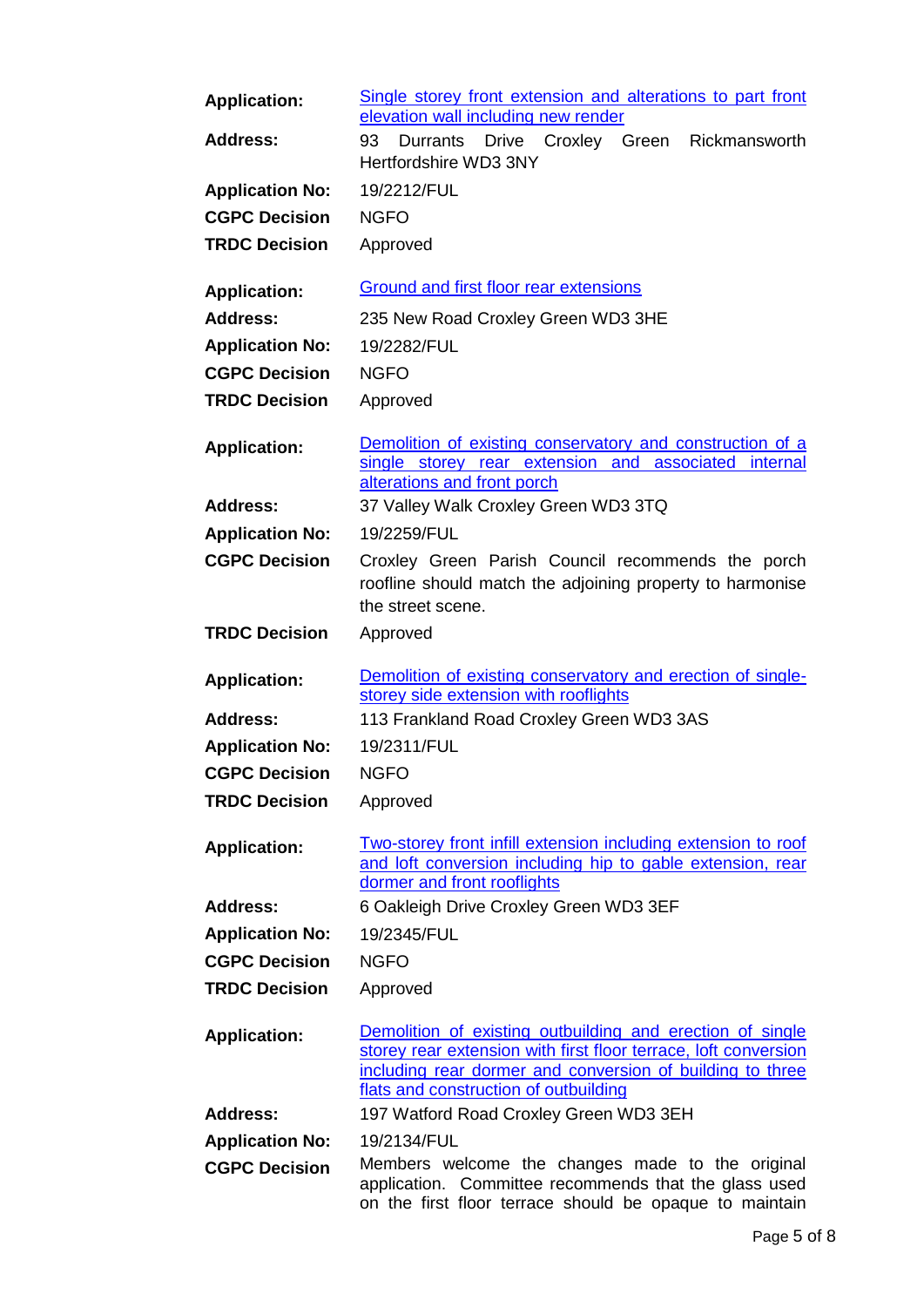|                                                | privacy for the neighbouring properties.                                                                                                                                                                               |
|------------------------------------------------|------------------------------------------------------------------------------------------------------------------------------------------------------------------------------------------------------------------------|
| <b>TRDC Decision</b>                           | Approved                                                                                                                                                                                                               |
| <b>Application:</b>                            | Proposed single storey rear extension, loft conversion<br>including hip to gable conversion, rear dormer and front<br>rooflight                                                                                        |
| <b>Address:</b>                                | 246 Watford Road<br>Croxley<br>Green<br>Rickmansworth<br>Hertfordshire WD3 3DD                                                                                                                                         |
| <b>Application No:</b>                         | 19/2230/FUL                                                                                                                                                                                                            |
| <b>CGPC Decision</b>                           | NGFO, subject to no neighbour objections.                                                                                                                                                                              |
| <b>TRDC Decision</b>                           | Approved                                                                                                                                                                                                               |
| <b>Application:</b>                            | Single storey front and side extension, two storey bay<br>window extension, first floor rear extension, and installation<br>of first floor window to front elevation                                                   |
| <b>Address:</b>                                | 15 The Green Croxley Green WD3 3HN                                                                                                                                                                                     |
| <b>Application No:</b>                         | 19/2293/FUL                                                                                                                                                                                                            |
| <b>CGPC Decision</b>                           | <b>NGFO</b>                                                                                                                                                                                                            |
| <b>TRDC Decision</b>                           | Approved                                                                                                                                                                                                               |
| <b>Application:</b>                            | Part Retrospective: Change of Use: Laying of driveway to<br>side and front of property and alterations to landscaping.<br>74 Windmill Drive Croxley Green WD3 3FE                                                      |
| <b>Address:</b>                                | 19/2326/RSP                                                                                                                                                                                                            |
| <b>Application No:</b><br><b>CGPC Decision</b> | Croxley Green Parish Council supports the comments                                                                                                                                                                     |
|                                                | made by the planning officer that the verge should be fully<br>returned to its previous state. If the planning officer is<br>minded to approve the application then CGPC would like it<br>to be called into committee. |
| <b>TRDC Decision</b>                           | Approved                                                                                                                                                                                                               |
| <b>Application:</b>                            | Removal of existing flat conservatory roof and replacement<br>with a pitched composite tile roof and alterations to<br>fenestration detail.                                                                            |
| <b>Address:</b>                                | 17 Lancing Way Croxley Green WD3 3LW                                                                                                                                                                                   |
| <b>Application No:</b>                         | 19/2317/FUL                                                                                                                                                                                                            |
| <b>CGPC Decision</b>                           | <b>NGFO</b>                                                                                                                                                                                                            |
| <b>TRDC Decision</b>                           | Approved                                                                                                                                                                                                               |
| <b>Refused</b>                                 |                                                                                                                                                                                                                        |
| <b>Application:</b>                            | Demolition and erection of detached garage, replacement<br>boundary wall / fencing                                                                                                                                     |
| <b>Address:</b>                                | 15 The Green Croxley Green WD3 3HN                                                                                                                                                                                     |
| <b>Application No:</b>                         | 19/2199/FUL                                                                                                                                                                                                            |
|                                                |                                                                                                                                                                                                                        |
| <b>CGPC Decision</b><br><b>TRDC Decision</b>   | Croxley Green Parish Council has no objection to this<br>application, provided the materials chosen harmonise with<br>the house.                                                                                       |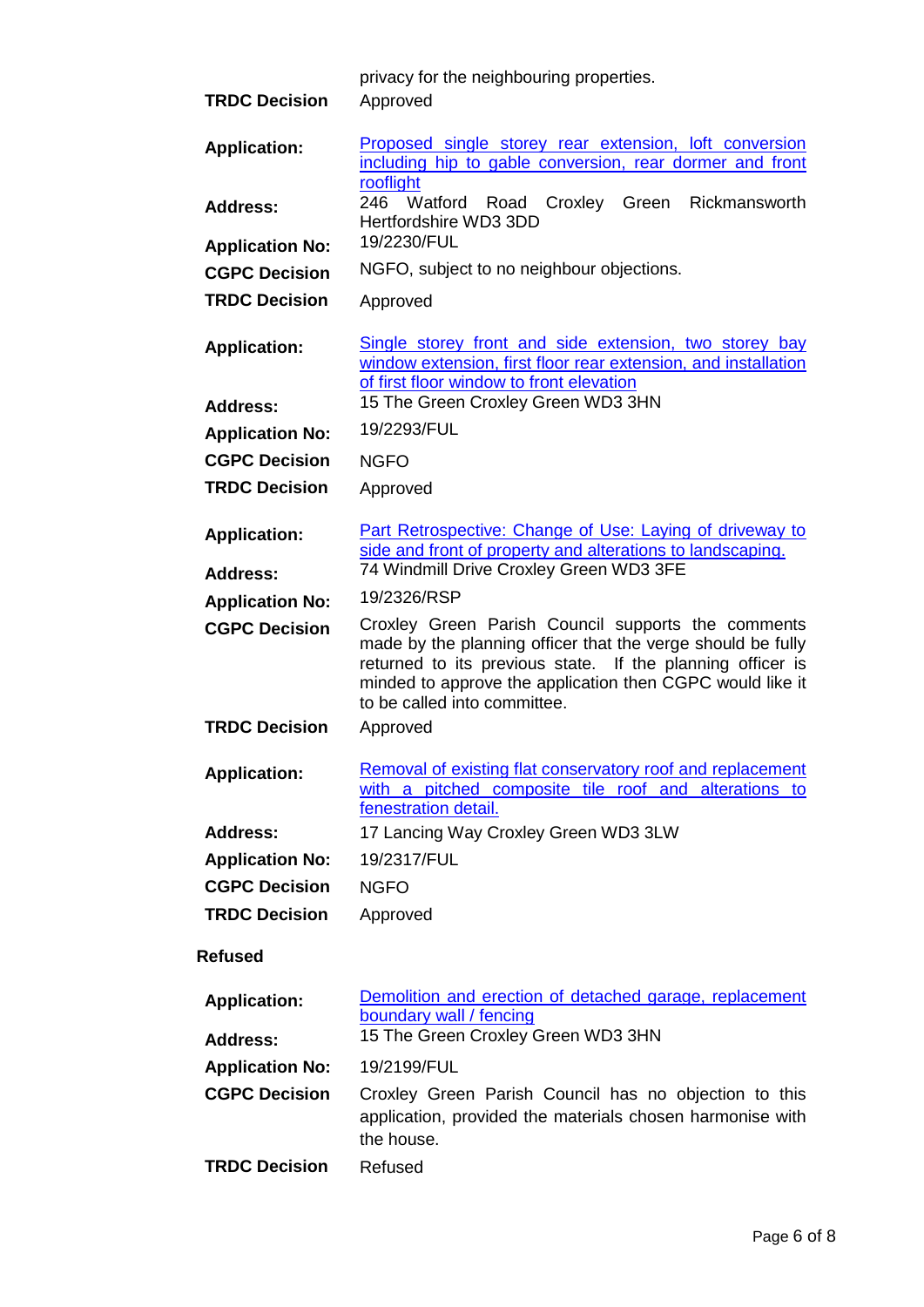| <b>Application:</b>                    | <b>First floor rear extension</b>                                                                                                                                                                                                                                                                                                                                        |
|----------------------------------------|--------------------------------------------------------------------------------------------------------------------------------------------------------------------------------------------------------------------------------------------------------------------------------------------------------------------------------------------------------------------------|
| <b>Address:</b>                        | Copthorne Cottages The Green<br>Croxley<br>2<br>Green<br>Rickmansworth Hertfordshire WD3 3HX                                                                                                                                                                                                                                                                             |
| <b>Application No:</b>                 | 19/2226/FUL                                                                                                                                                                                                                                                                                                                                                              |
| <b>CGPC Decision</b>                   | Members noted that this property is in the Conservation<br>Area. NGFO.                                                                                                                                                                                                                                                                                                   |
| <b>TRDC Decision</b>                   | Refused                                                                                                                                                                                                                                                                                                                                                                  |
| Withdrawn                              |                                                                                                                                                                                                                                                                                                                                                                          |
| <b>Application:</b><br><b>Address:</b> | Proposed two storey rear extension, single storey front and<br>side extension and single storey front porch extension<br>16 Gonville Avenue Croxley Green WD3 3BY                                                                                                                                                                                                        |
| <b>Application No:</b>                 | 19/2339/FUL                                                                                                                                                                                                                                                                                                                                                              |
| <b>CGPC Decision</b>                   | Croxley Green Parish Council recommends:-                                                                                                                                                                                                                                                                                                                                |
|                                        | the porch roofline should match the adjoining property to<br>harmonise the street scene.<br>the side extension should not encroach beyond the original<br>property line at the side of the property, to not be in<br>contradiction of the Croxley Green Neighbourhood Plan<br>Policy CA2.                                                                                |
| <b>TRDC Decision</b>                   | Withdrawn                                                                                                                                                                                                                                                                                                                                                                |
| <b>Application:</b>                    | <b>Single storey rear extension</b>                                                                                                                                                                                                                                                                                                                                      |
| <b>Address:</b>                        | 36 Norwich Way Croxley Green WD3 3SP                                                                                                                                                                                                                                                                                                                                     |
| <b>Application No:</b>                 | 19/2280/FUL                                                                                                                                                                                                                                                                                                                                                              |
| <b>CGPC Decision</b>                   | NGFO but the Committee noted the concerns from St Ives                                                                                                                                                                                                                                                                                                                   |
| <b>TRDC Decision</b>                   | Withdrawn                                                                                                                                                                                                                                                                                                                                                                |
| <b>Application:</b>                    | Variation of Conditions 2 (Approved<br>Plans)<br>and 3<br>(Materials) of Planning Permission 19/1486/FUL<br>(Demolition of existing detached dwelling and erection of<br>detached two storey replacement dwelling including<br>accommodation in the roof space and associated external<br>works) to include increase in size of dwelling and<br>alterations to materials |
| <b>Address:</b>                        | Kenilworth Parrotts Close Croxley Green WD3 3JZ                                                                                                                                                                                                                                                                                                                          |
| <b>Application No:</b>                 | 19/2316/FUL                                                                                                                                                                                                                                                                                                                                                              |
| <b>CGPC Decision</b>                   | In view of the fact that the location is in the Conservation<br>Area, materials should match existing.                                                                                                                                                                                                                                                                   |
| <b>TRDC Decision</b>                   | Withdrawn                                                                                                                                                                                                                                                                                                                                                                |

# **PD3524/20 Appeals Against Planning Decisions**

No appeals had been received.

# **PD3525/20 Update on Recent Objections**

19/2151/RSP – 22 Pevensey Way, Croxley Green, WD3 3FX - request to conduct a site visit to assess impact to privacy was turned down by TRDC Committee Chair.

19/2326/RSP – 74 Windmill Drive, Croxley Green, WD3 3FE – verbal update provided.